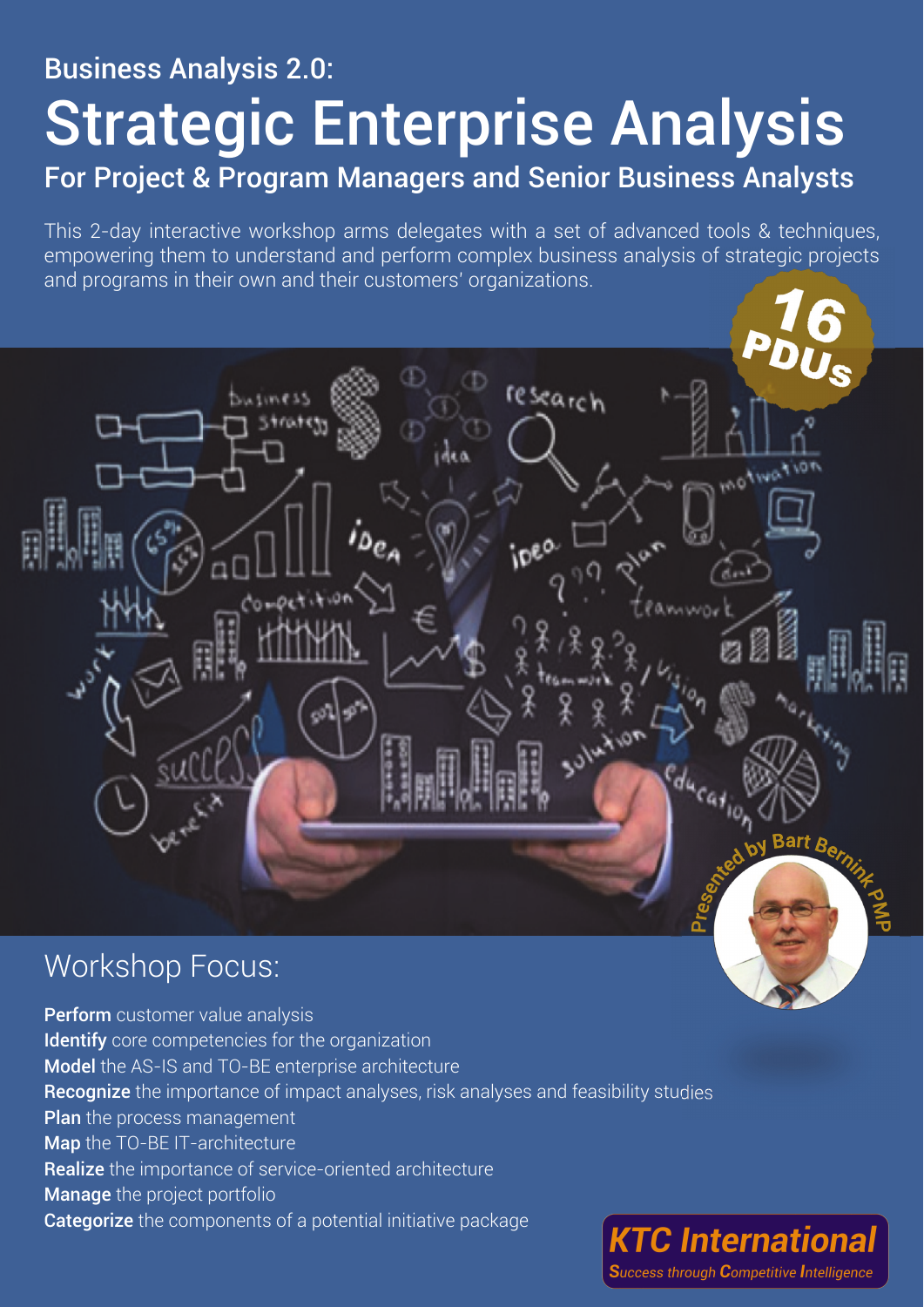# Business Analysis 2.0: Strategic Enterprise Analysis For Project & Program Managers and Senior Business Analysts

# Overview:

Senior business analysts are increasingly involved in pre-project activities to ensure that solutions to business problems reflect the organization's business strategy. Through strategic enterprise analysis, the senior business analyst becomes a vital contributor to helping the organization determine sound investments and enhance its project portfolio. These activities ensure the organization can maximize the return on investment, minimize duplication of efforts across the organization, and realign business operations to meet executive management's strategy.

Strategic Enterprise Analysis is an advanced course designed to provide you with the knowledge you need to begin working as part of a strategic enterprise analysis team. In particular, the course covers the major activities of strategic enterprise analysis that must be conducted to study the enterprise architecture. These activities include analyzing core competencies, performing customer value analysis, performing process management, examining the IT architecture, and evaluating the project portfolio. The course also examines the impact of service oriented architecture (SOA) on the enterprise architecture.

After completing this course, you will understand the steps for modeling the AS-IS and TO-BE enterprise architectures and how the TO-BE enterprise architecture contributes to the overall project portfolio. The importance of conducting an impact analysis, risk analysis and feasibility study are discussed to ensure that the business case for future investments traces back to the business strategy.

# Who should attend this course?

This workshop is designed as a balanced mix of lecture, group discussions, and individual and team exercises. It enables delegates to develop the skills necessary to elicit, document and validate strategy and initiatives. The following professionals will find this course extremely beneficial to their daily jobs and career development:



Project & Program Managers Senior Business Analysts Portfolio Managers PMO Leads Enterprise Solution Architects Strategic Advisors Business Experts

This course is in line with version 3.0 of the Guide to the Business Analysis Body of Knowledge (BABOK)™ and also PMBOK® Guide 6<sup>th</sup> edition and provides 16 PDUs / Training Hours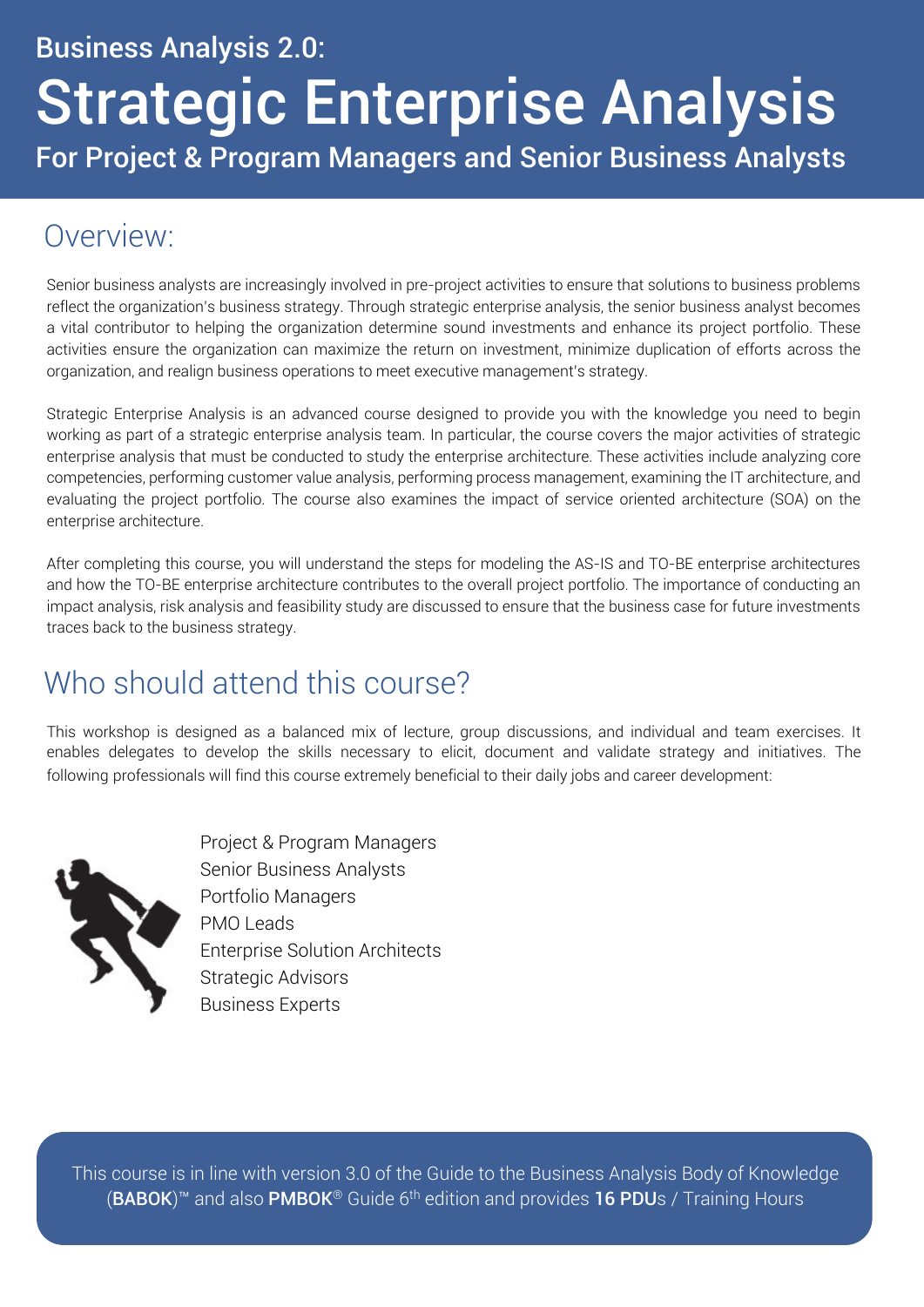### Business Analysis 2.0:

# Strategic Enterprise Analysis

For Project & Program Managers and Senior Business Analysts

## Workshop Agenda:

#### Session 1: Introduction to Strategic Enterprise Analysis

- Developing a business strategy
- Identifying components of the enterprise architecture
- Planning for business rules, data management and change management
- Creating initiative packages
- Identifying core competencies
- Leverage using core competencies

#### Session 2: Enterprise Architecture

- Modeling the AS-IS and TO-BE enterprise architectures
- Identifying the need for an impact analysis and feasibility study
- Examining the initiative packages for the TO-BE enterprise architecture

#### Session 3: Customer Value Analysis

- **Performing customer value analysis**
- Using customer value analysis to improve the enterprise architecture
- Create initiative packages

#### Session 4: Process Management

- Recognizing components of a process improvement project plan
- **IDENTIFY PROCESSES for improvement**
- Examining the initiatives for new or improved processes

#### Session 5: Building a Business Case

- **IDENTIFY** Identifying and analyzing three types of feasibility:
	- $\checkmark$  technical feasibility
	- $\checkmark$  economic feasibility
	- $\checkmark$  organizational feasibility
- **Preparing a cost-benefit analysis**
- Presenting the business case
- Obtaining agreement on the business case
- Making the investment decision

#### Session 6: IT Architecture

- Recognize the components of the IT architecture project plan
- Ensuring the IT architecture supports the enterprise architecture
- **Examining the improvement initiatives for the TO-BE IT architecture**

#### Session 7: Portfolio Management

- Selecting projects to implement the TO-BE enterprise architecture.
- Ensuring projects support the business strategy.
- Prioritizing initiatives/projects

#### Session 8: Course Close & Delivery of Certificates of Attendance

- Practical implementation action plans
- Review of lessons learned and next steps